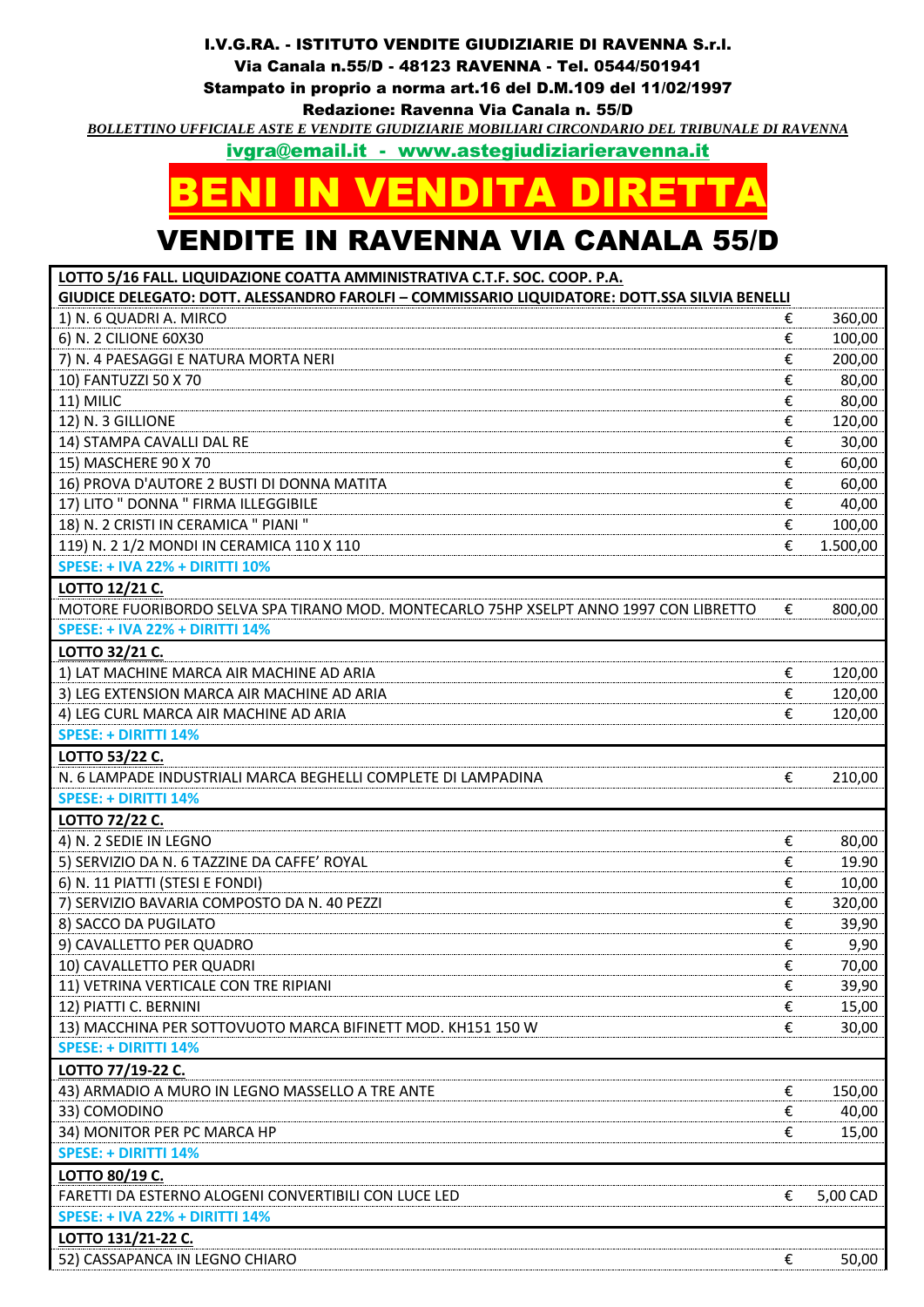| 48) N. 4 SEDIE IN LEGNO CON SEDUTA IN TESSUTO COLORE BEIGE<br>€                                 | 40,00         |
|-------------------------------------------------------------------------------------------------|---------------|
| €<br>65) STUFA ACQUARIO IN TERRACOTTA                                                           | 20,00         |
| 68) N. 2 SCRIVANIE AD ANGOLO COLORE GRIGIO<br>€                                                 | 20,00         |
| <b>SPESE: + DIRITTI 14%</b>                                                                     |               |
| LOTTO 139/21-22 C.                                                                              |               |
| 39) ARMADIO IN LEGNO COMPOSTO DA DUE ANTE E UN CASSETTONE<br>€                                  | 100,00        |
| 20) TV MARCA LG CON TELECOMANDO<br>€                                                            | 49,90         |
| 21) CUCINA QUATTRO FUOCHI<br>€                                                                  | 59,90         |
| 22) FREEZER A POZZETTO<br>€                                                                     | 90,00         |
| €<br>23) CUCINA + FORNO A GAS MARCA BOMPANI                                                     | 39,90         |
| 24) CUCINA + FORNO ELETTRICO MARCA TECNOGAS<br>€                                                | 69,90         |
| 25) COMODINO IN LEGNO UN ANTA E UN CASSETTO<br>€                                                |               |
| 26) ASSE DA STIRO + STENDINO<br>€                                                               | 30,00<br>9,90 |
| €<br>27) SEDIA IN LEGNO                                                                         | 10,00         |
| €<br>29) MACCHINA DA SCRIVERE VINTAGE                                                           | 30,00         |
| 30) OMBRELLONE GRANDE CON PIEDISTALLO<br>€                                                      | 129,90        |
| 31) ANGOLIERA IN LEGNO MASSELLO PINO CON DUE ANTE IN VETRO                                      |               |
| €                                                                                               | 180,00        |
| 32) ARMADIO IN LEGNO DUE ANTE<br>€                                                              | 250,00        |
| 34) N. 6 SEDIE IN LEGNO CON SEDUTA IN TESSUTO COLOR ROSA<br>€                                   | 60,00         |
| 35) TAVOLO IN LEGNO MASSELLO<br>€                                                               | 170,00        |
| €<br>38) SPECCHIO BAGNO                                                                         | 15,00         |
| 39) N. 2 CAVALLETTI CHIUDIBILI<br>€                                                             | 49,80         |
| 41) CREDENZA IN LEGNO CON DUE ANTE IN VETRO SUPERIORI, DUE CASSETTI E DUE ANTE IN LEGNO<br>€    | 260,00        |
| <b>NELLA ZONA INFERIORE</b>                                                                     |               |
| 42) ASPIRAPOLVERE MARCA TRILLY COLORE GIALLO<br>€                                               | 30,00         |
| 43) DIVANETTO IN TESSUTO COLORE BIANCO<br>€                                                     | 30,00         |
| 44) ARMADIO IN LEGNO VINTAGE<br>€                                                               | 149,90        |
| €<br>45) LAVATOIO IN CEMENTO GRANDE                                                             | 50,00         |
| €<br>46) LAVATOIO IN CEMENTO PICCOLO                                                            | 40,00         |
| 47) COMODINO IN LEGNO UN'ANTA E UN CASSETTO<br>€                                                | 19,90         |
| 48) PORTA TV IN LEGNO MASSELO DI PINO<br>€                                                      | 24,90         |
| 49) TAVOLO + GIROPANCA IN LEGNO<br>€                                                            | 170,00        |
| €<br>51) MACCHINA DA CUCIRE MARCA PFAFF                                                         | 60,00         |
| <b>SPESE: + DIRITTI 14%</b>                                                                     |               |
| LOTTO 179/19 C.                                                                                 |               |
| 12) N. 2 TRACCIALINEE DUE MARCA SMG COLORE GIALLO<br>€                                          | 40,00         |
| <b>SPESE: + IVA 22% + DIRITTI 14%</b>                                                           |               |
| LOTTO 206/20 C.                                                                                 |               |
| 1) BANCO DA NEGOZIO IN ACCIAIO INOX DIM. 2,60X52 DUE RIPIANI IN VETRO TEMPRATO H. 83<br>€       | 190,00        |
| ARCHITETTO LEONARDO PRIORE                                                                      |               |
| 2) BANCO DA NEGOZIO IN ACCIAIO INOX DIM. 1,70X52 DUE RIPIANI IN VETRO TEMPRATO H. 83<br>€       | 150,00        |
| ARCHITETTO LEONARDO PRIORE                                                                      |               |
| 3) SCAFFALE IN ACCIAIO INOX QUATTRO RIPIANI DIM. 1,03X40 H 2,20 ARCHITETTO LEONARDO PRIORE<br>€ | 230,00        |
| 4) SPECCHIO IN ACCIAIO INOX DOPPIA FACCIA STRUTTURA IN ACCIAIO<br>€                             | 90,00         |
| <b>SPESE: + IVA 22% + DIRITTI 14%</b>                                                           |               |
| LOTTO 225/21 C.                                                                                 |               |
| 1) VIBROCOSTIPATORE MARCA SIMBI SUPER 60 MATR. N. 1018876<br>€                                  | 230,00        |
| 7) MACCHINA DA CAFFE'/ORZO/GINSENG RECLAMIZZATA NATURA & ENERGIA<br>€                           | 20,00         |
| <b>SPESE: + DIRITTI 14%</b>                                                                     |               |
| LOTTO 238/21 C.                                                                                 |               |
| 5) VIDEOPOKER<br>€                                                                              | 120,00        |
| <b>SPESE: + DIRITTI 14%</b>                                                                     |               |
| LOTTO 232/22 C.                                                                                 |               |
| 2) MACCHINA VECCHIA DA CUCIRE MARCA WUNDER CON MOBILE<br>€                                      | 70,00         |
| 3) MACCHINA SCHIACCIA PIZZA INDUSTRIALE MARCA PIZZAFORM CUPPONE VOLT 380<br>€                   | 1.200,00      |
| <b>SPESE: + DIRITTI 14%</b>                                                                     |               |
| LOTTO 238/22 C.                                                                                 |               |
| 2) TAVOLO RETTANGOLARE CON N. 6 SEDIE<br>€                                                      | 100,00        |
| <b>SPESE: + DIRITTI 14%</b>                                                                     |               |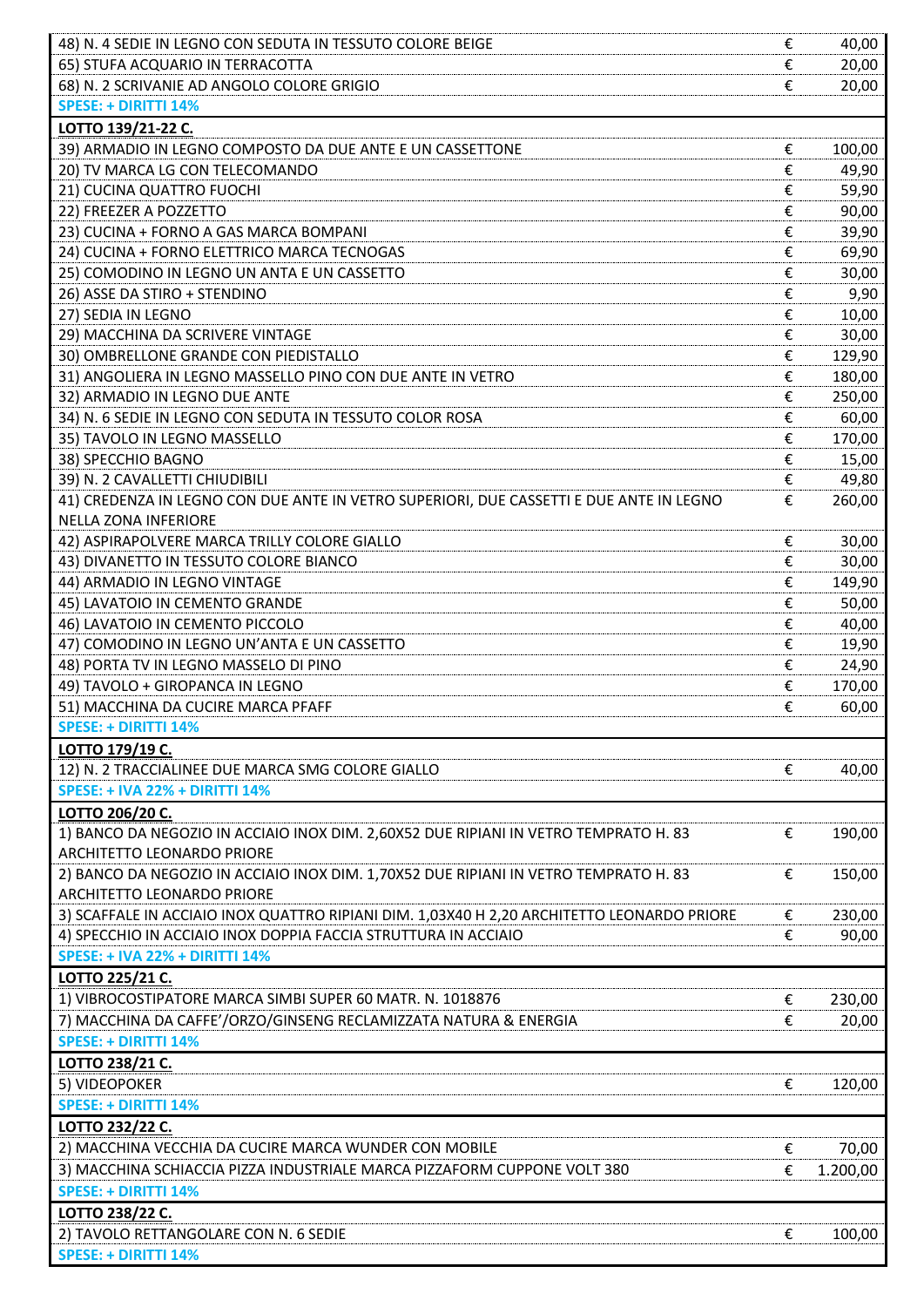| LOTTO 240/22 C.                                                                                                           |        |                 |
|---------------------------------------------------------------------------------------------------------------------------|--------|-----------------|
| 2) LETTO MATRIMONIALE IN OTTONE CON RETE A DOGHE                                                                          | €      | 70,00           |
| 3) TAPPETO DIM. 3,20 X 2,20 FONDO ROSSO MOTIVI GEOMETRICI                                                                 | €      | 130,00          |
| 4) TAPPETO DIM. 2,60 X 2,00 FONDO ROSSO MOTIVI GEOMETRICI                                                                 | €      | 150,00          |
| 5) QUADRO CON CORNICE "SISLIY 8" RAFFIGURANTE PAESAGGIO                                                                   | €      | 20,00           |
| 6) QUADRO CON CORNICE "S.FIRMA" RAFFIGURANTE NATURA MORTA                                                                 | €      | 20,00           |
| 7) QUADRO CON CORNICE "S.FIRMA" RAFFIGURANTE CAVALLO                                                                      | €      | 20,00           |
| 8) QUADRO CON CORNICE "S.FIRMA" RAFFIGURANTE VOLTO                                                                        | €      | 20,00           |
| 9) QUADRO CON CORNICE "S.FIRMA" RAFFIGURANTE VASO DI FORI<br>10) QUADRO CON CORNICE "S.FIRMA" RAFFIGURANTE PAESAGGIO MARE | €      | 20,00           |
| 11) QUADRO CON CORNICE "S.FIRMA" RAFFIGURANTE STRADA CON BAR                                                              | €<br>€ | 20,00<br>20,00  |
| 12) QUADRO CON CORNICE "VERLICCHI" RAFFIGURANTE DONNA CON BIMBO                                                           | €      | 70,00           |
| 13) QUADRO CON CORNICE "RUFFINI 977" RAFFIGURANTE CONTADINE                                                               | €      | 80,00           |
| 16) PORTA TV SU RUOTE VETRO SCURO A MEZZALUNA                                                                             | €      | 10,00           |
| <b>SPESE: + DIRITTI 14%</b>                                                                                               |        |                 |
| LOTTO 242/22 C.                                                                                                           |        |                 |
| 7) FORNETTO INDUSTRIALE ACCIAIO INOX MARCA CHEGNI A 2 LIVELLI COMPLETO DI PINZE E VASSOI 220 V                            | €      | 50,00           |
| <b>SPESE: + DIRITTI 14%</b>                                                                                               |        |                 |
| LOTTO 246/22 C.                                                                                                           |        |                 |
| 2) TRANSPALLET ELETTRICO MARCA SAMAG MODELLO TM20PO PORTATA 2000 KG MATRICOLA 21412                                       |        |                 |
| ANNO 2007 COMPLETO DI LIBRETTO E MANUALE USO E MANUTENZIONE                                                               | €      | 800,00          |
| <b>SPESE: + IVA 22% + DIRITTI 14%</b>                                                                                     |        |                 |
| LOTTO 250/22 C.                                                                                                           |        |                 |
| 1) TAVOLO IN LEGNO RETTANGOLARE CON N. 4 SEDIE IN LEGNO                                                                   | €      | 40,00           |
| 2) SCRIVANIA IN LEGNO CON CASSETTIERA CON RUOTE                                                                           | €      | 15,00           |
| 3) SETTIMINO IN LEGNO                                                                                                     | €      | 20,00           |
| 4) COMO' IN LEGNO CON QUATTRO CASSETTI                                                                                    | €      | 10,00           |
| 5) TAVOLINO BASSO DA SALOTTO COLORE BIANCO                                                                                | €      | 5,00            |
| 6) TELA RAFFIGURANTE MEZZO VOLTO                                                                                          | €      | 1,00            |
| 7) LAVATRICE MARCA SMEG<br>8) CUCINA ECONOMICA QUATTRO FUOCHI MARCA SMEG                                                  | €<br>€ | 70,00<br>100,00 |
| 9) MOBILE DA SALA COMPLETA DI PENSILE CON QUATTRO ANTE E DUE CASSETTIERE IN LEGNO COLORE                                  | €      | 50,00           |
| <b>BIANCO</b>                                                                                                             |        |                 |
| 10) FRIGO/FREEZER MARCA SMEG                                                                                              | €      | 50,00           |
| 11) CUCINA LINEARE DIM. 1,60 CIRCA CON LAVANDINO E SGOCCIOLATOIO COMPLETA DI PENSILI                                      | €      | 50,00           |
| 12) LETTO UNA PIAZZA E MEZZO CON COMODINO                                                                                 | €      | 20,00           |
| 13) ARMADIO IN LEGNO CON QUATTRO ANTE E QUATTRO CASSETTI                                                                  | €      | 20,00           |
| 14) ARMADIO IN LEGNO COLORE BIANCO CON CINQUE ANTE                                                                        | €      | 50,00           |
| <b>SPESE: + DIRITTI 14%</b>                                                                                               |        |                 |
| LOTTO 251/22 C.                                                                                                           |        |                 |
| 1) IMPASTATRICE MARCA SCM 25 KG 380 VOLT                                                                                  | €      | 200,00          |
| 2) VETRINA REFRIGERATA PER ALIMENTI COMPLETA DI VASCHETTE DIM. 2,14 MT. 220 VOLT CON MOTORE                               |        |                 |
| <b>INTEGRATO</b>                                                                                                          | €      | 120,00          |
| 6) BIDONE SPAZZATURA IN PLASTICA COLORE BIANCO                                                                            | €      | 5,00            |
| 9) FREEZER MARCA ZOPPAS COLORE BIANCO                                                                                     | €      | 70,00           |
| 10) N. 2 CASCHI DA MOTO RECLAMIZZATI JUST EAT                                                                             | €      | 20,00           |
| 11) FRIGGITRICE UNA VASCA MARCA EL FRANCO                                                                                 | €      | 40,00           |
| 12) FRIGORIFERO VERTICALE IN ACCIAIO INOX UN'ANTA                                                                         | €      | 250,00          |
| 13) FRIGORIFERO REFRIGERATO MARCA FORCAR IN ACCIAIO INOX<br>14) N. 8 SEDIE IN LEGNO COLORE BIANCO CON SEDUTA IMPAGLIATA   | €<br>€ | 280,00<br>56,00 |
| 15) TAVOLO ROTONDO CON PIEDE CENTRALE COLORE BIANCO                                                                       | €      | 10,00           |
| 16) TRITA MOZZARELLA MARCA GAM                                                                                            | €      | 180,00          |
| 18) SGABELLO ALTO COLORE NERO CON SEDUTA IN FINTA PAGLIA                                                                  | €      | 3,00            |
| 19) N. 2 PALE DA LEGNA COMPLETE DI SUPPORTO                                                                               | €      | 30,00           |
| 20) BORSA TERMICA PORTA PIZZA                                                                                             | €      | 5,00            |
| 22) N. 22 CONTENITORI IN PLASTICA PORTA PIZZA CON COPERCHI                                                                | €      | 40,00           |
| 23) STOCK DI ATTREZZATURA VARIA DA CUCINA (COLTELLI, POSATE ECC.)                                                         | €      | 20,00           |
| 24) FORNO A MICROONDE MARCA DAEVOO                                                                                        | €      | 20,00           |
| 25) FORNETTO ELETTRICO MARCA ARIETE                                                                                       | €      | 30,00           |
| <b>SPESE: + DIRITTI 14%</b>                                                                                               |        |                 |